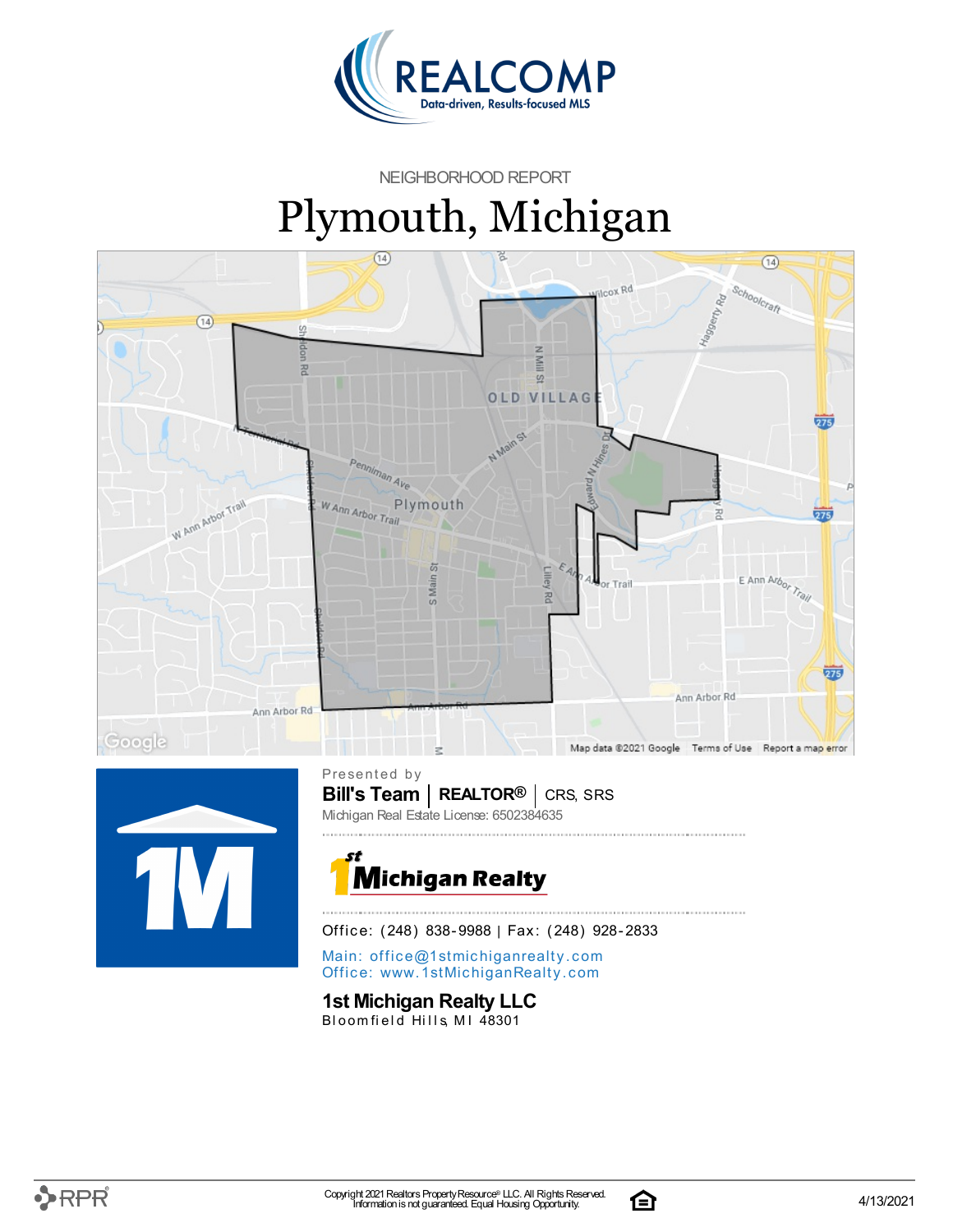

# Neighborhood: Housing Stats and Charts

|                                                         | Plymouth | <b>Wayne County</b> | <b>Michigan</b> | <b>USA</b> |
|---------------------------------------------------------|----------|---------------------|-----------------|------------|
| <b>Median Estimated Home Value</b>                      | \$359K   | \$179K              | \$220K          | \$260K     |
| <b>Estimated Home Value 12-Month Change</b>             | $+5%$    | $+8.4%$             | $+8.9%$         | $+6.3%$    |
| <b>Median List Price</b>                                | \$420K   | \$157K              | \$210K          | \$118K     |
| <b>List Price 1-Month Change</b>                        | $+1.4%$  | $-0.4\%$            | $0\%$           | $-5.4\%$   |
| List Price 12-Month Change                              | $+10.5%$ | +22.7%              | $+10.6%$        | $+7.6%$    |
| <b>Median Home Age</b>                                  | 47       | 67                  | 41              | 41         |
| Own                                                     | 62%      | 62%                 | <b>71%</b>      | 64%        |
| Rent                                                    | 38%      | 38%                 | 29%             | 36%        |
| \$ Value of All Buildings for which Permits Were Issued |          | \$365M              | \$4.58B         | \$281B     |
| % Change in Permits for All Buildings                   |          | $-17%$              | $-6%$           | $+1%$      |
| % Change in \$ Value for All Buildings                  |          | -4%                 | $0\%$           | $+3%$      |

#### Median Sales Price vs. Sales Volume

Thischart comparesthe price trend and salesvolume for homesin an area. Home pricestypically followsales volume, with a time lag, since sales activity isthe driver behind price movements.

Data Source: Public recordsand listings data

Update Frequency: Monthly

Median Sales Price Public Records Median Sales Price Listings Sales Volume Public Records

Sales Volume

Listings



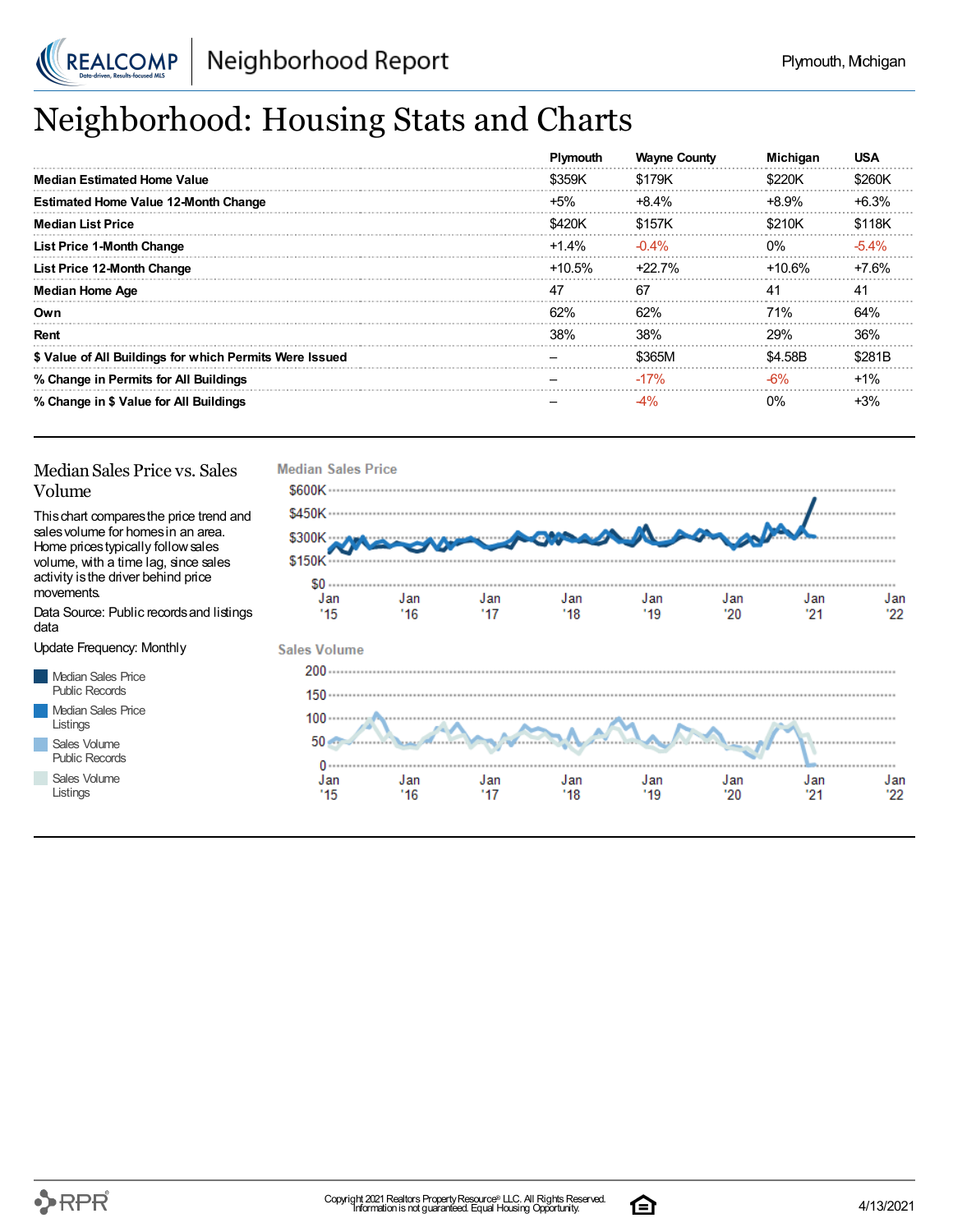

#### Median Listing Price vs. Listing Volume

Thischart comparesthe listing price and listing volume for homesin an area. Listing prices often follow listing volume, with a time lag, because supply can drive price movements.

Data Source: On- and off-market listings sources

Update Frequency: Monthly

**Median List Price** Listing Volume



#### Price Range of Homes Sold

Thischart showsthe distribution of homes reported sold in the past six monthswithin different price rangesin the area of your search. The amount shown for the subject property issold data where available, or the property's estimated value when salesdata are unavailable (such asa non-disclosure state) or provided in range format.

Data Source: Public records data Update Frequency: Monthly

Sales Count By Price Range

#### Price per Square Foot of Homes Sold

Thischart showsthe distribution of homes reported sold in the past six monthsat different pricesper square foot (living area sourced from public records).

Data Source: Public records data

Update Frequency: Monthly

Sales Count By Price Per Sq Ft





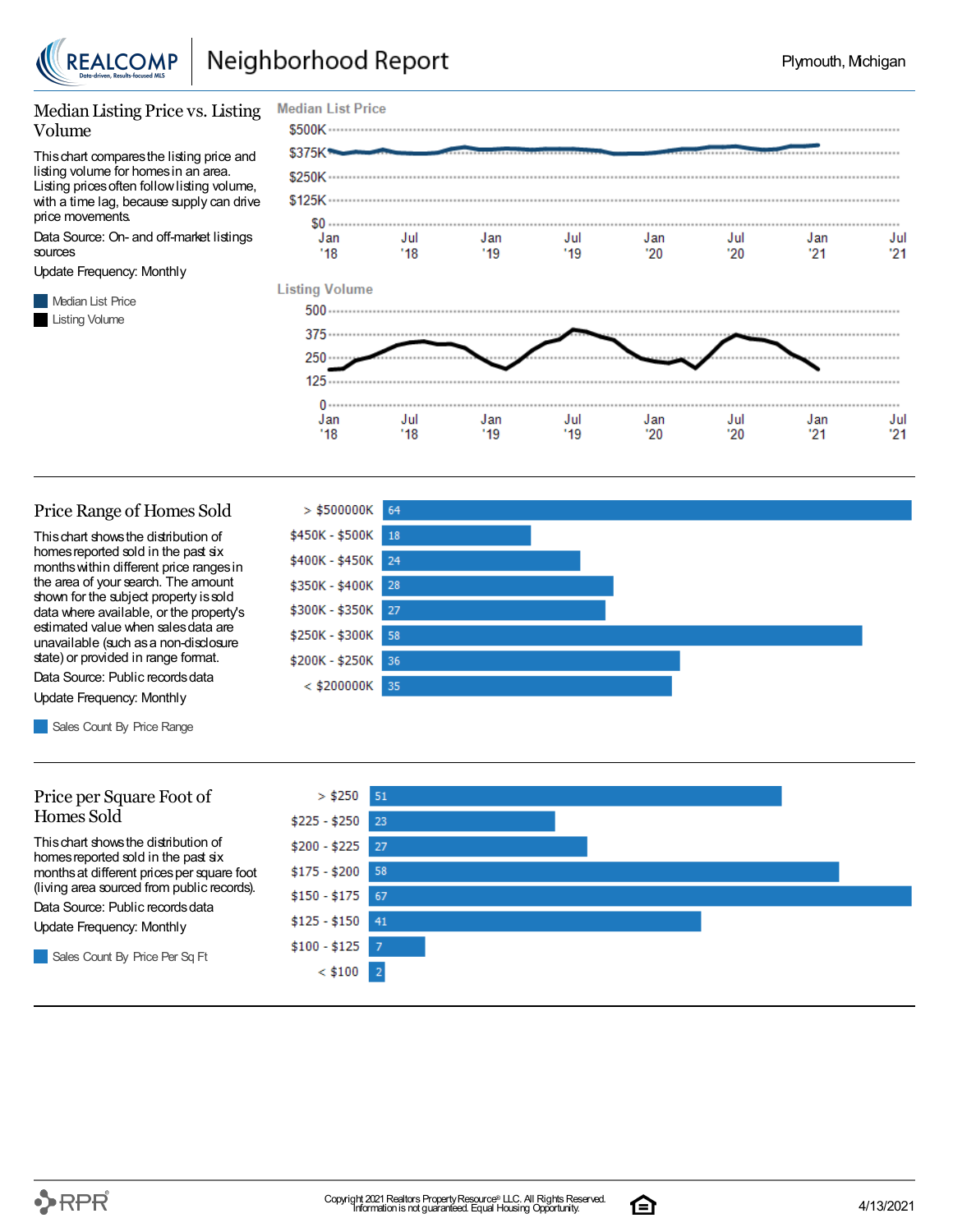

## Neighborhood Report



#### Age Range of Homes Sold

Thischart showsthe distribution of homes reported sold in the past six monthsof different age rangesin the area of your search.

Data Source: Public records data Update Frequency: Monthly

Sales Count by Age of House



#### Number of Bedroomsin Homes Sold

Thischart showsthe distribution of homes reported sold in the past six months, according to the number of bedrooms, in the area of your search.

Data Source: Public records data Update Frequency: Monthly

**Sales Count by Bedroom** 



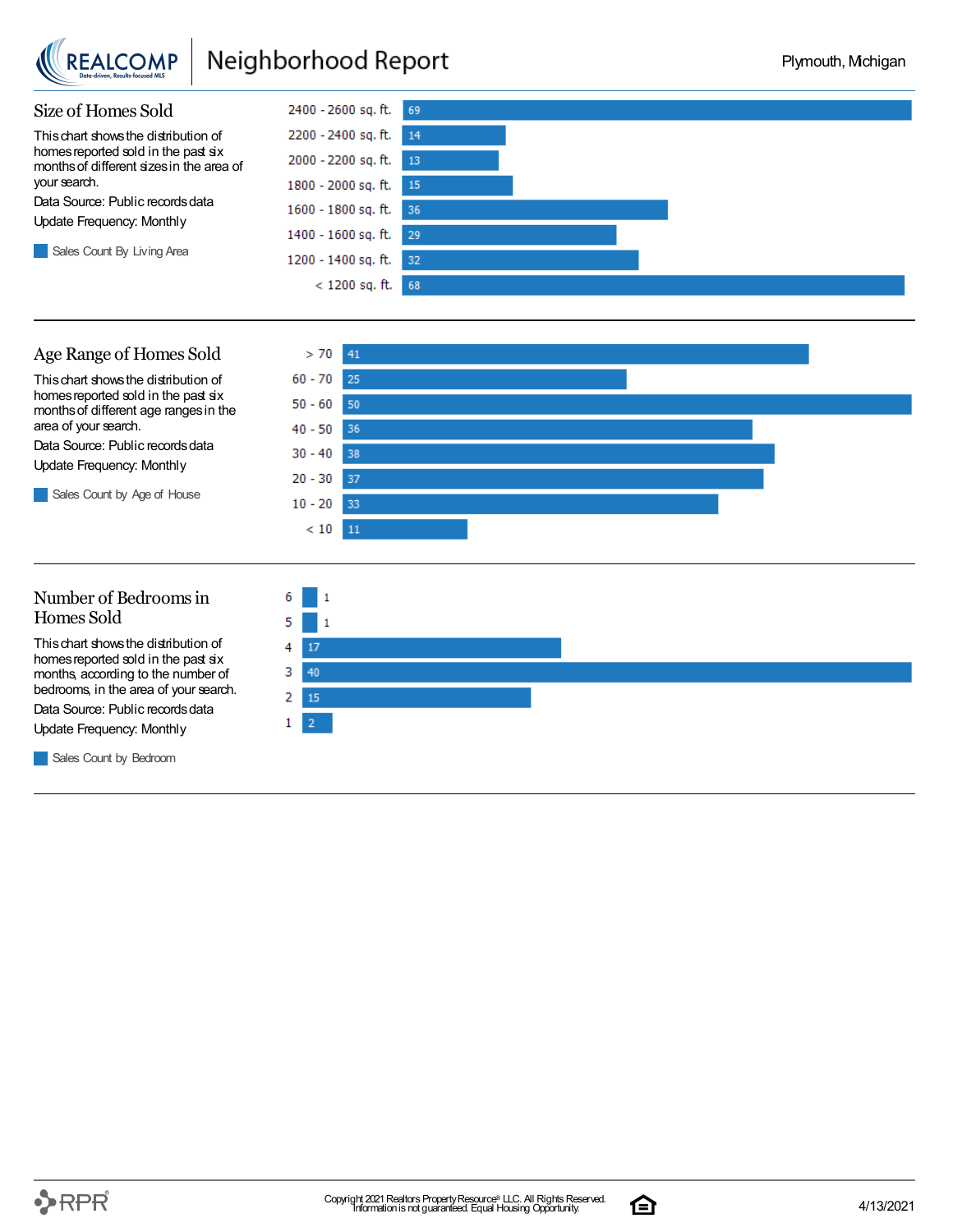

## Neighborhood: People Stats and Charts

|                                 | nouth  | County  |     |      |
|---------------------------------|--------|---------|-----|------|
|                                 | 9 0.5K | .76M    | 96M | ገጋ3M |
| <b>'ation Density per Sq Mi</b> |        | 2.88K   |     |      |
| ulation Change since 2010       | 32%    | $-2.1%$ |     | 7.7% |
| <b>Median Age</b>               |        | 38      |     | 38   |
| Male / Female Ratio             | 18%    | 48%     |     | 19%  |

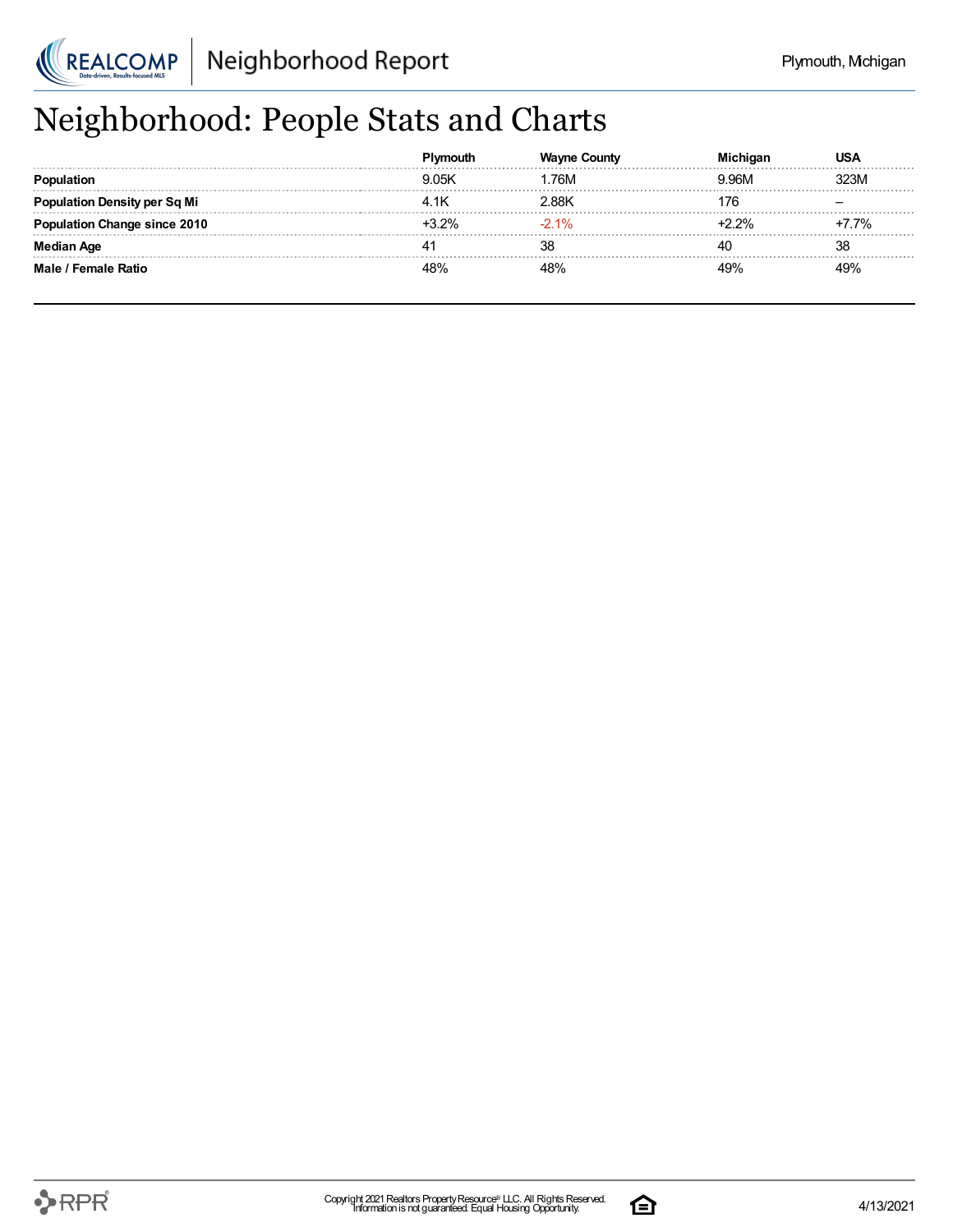



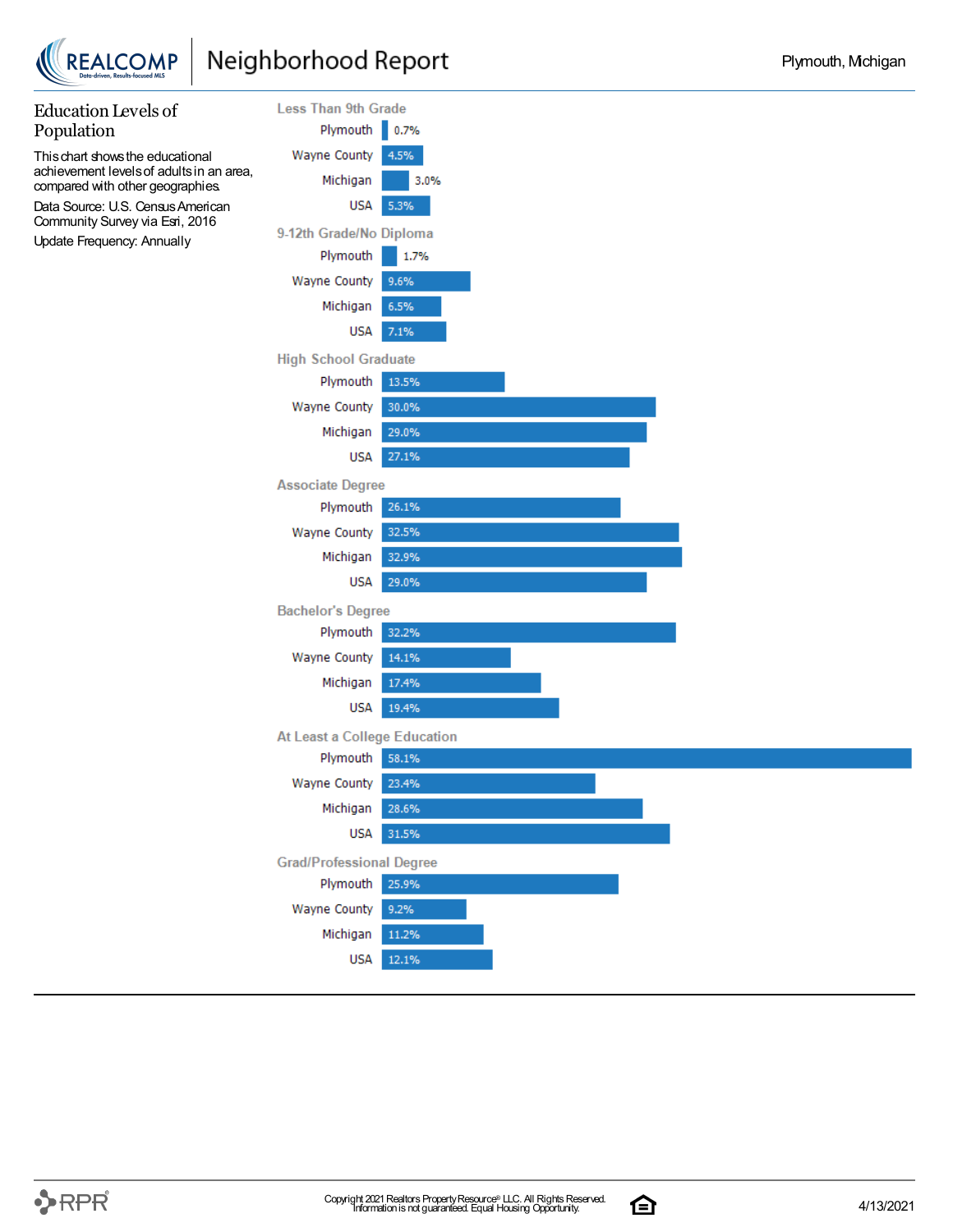

## Neighborhood Report



Thischart showshowresidentsof a county voted in the 2012 presidential election.

Data Source: USElectionAtlas.org Update Frequency: Quadrennially

 $\mathbf{\mathcal{P}}$ RPR $\hat{\mathbf{r}}$ 

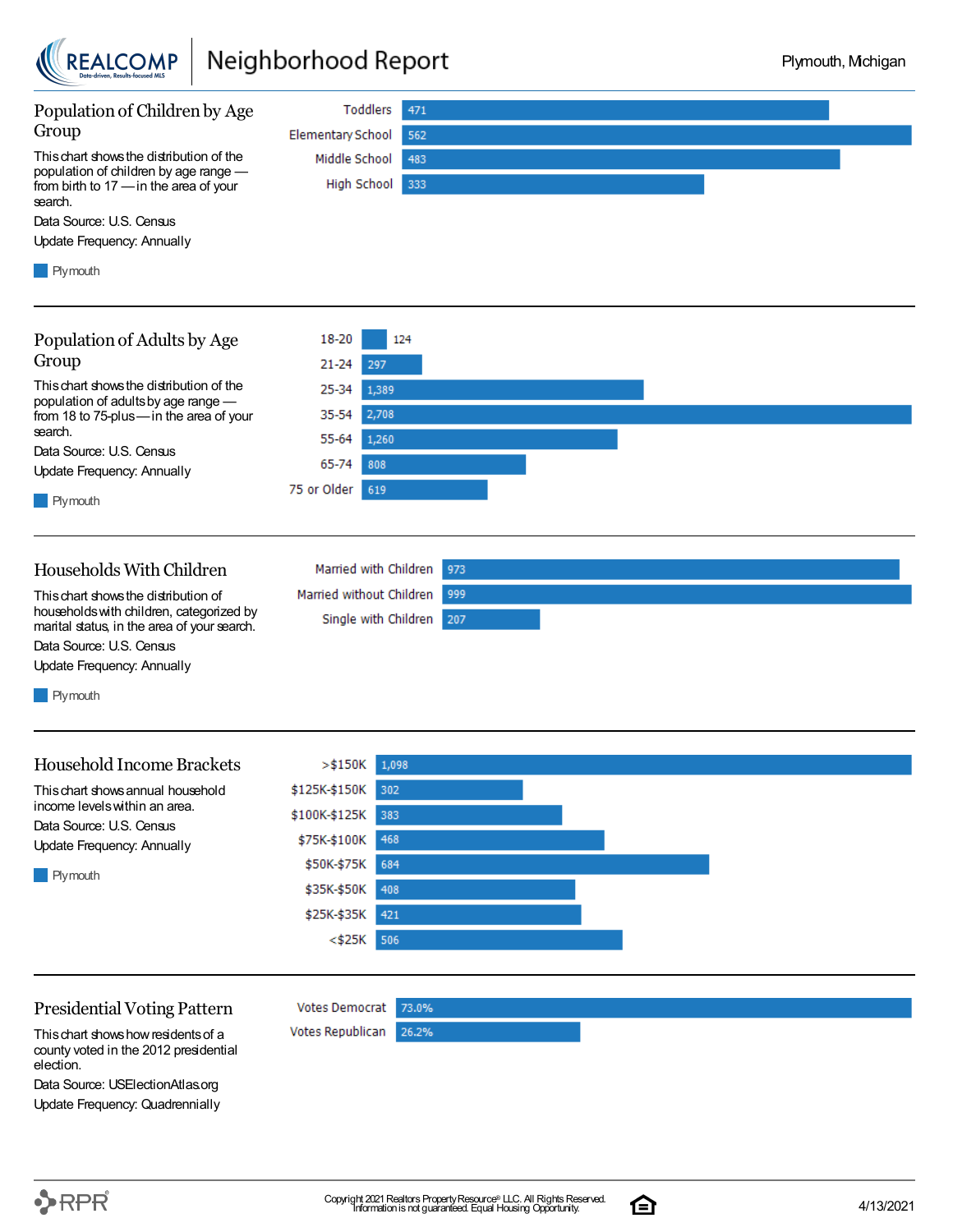

## Neighborhood: Economic Stats and Charts

|                       |          |        |          | JSA      |
|-----------------------|----------|--------|----------|----------|
| Income Per Capita     | \$54 862 |        | .336     | \$32.621 |
| Household Income      | S79 713  | 45.321 | \$54.938 | 293      |
| oloyment Rate<br>Unem |          | 6.7%   | 6.1%     | 6.3%     |
| ment Number           |          | 51.2K  | 28.9K    | 10.1M    |
| : Number              |          | 714K   | ' 42M    | 150M     |
| Labor Force Number    |          | 765ŀ   | .71M     | 160M     |





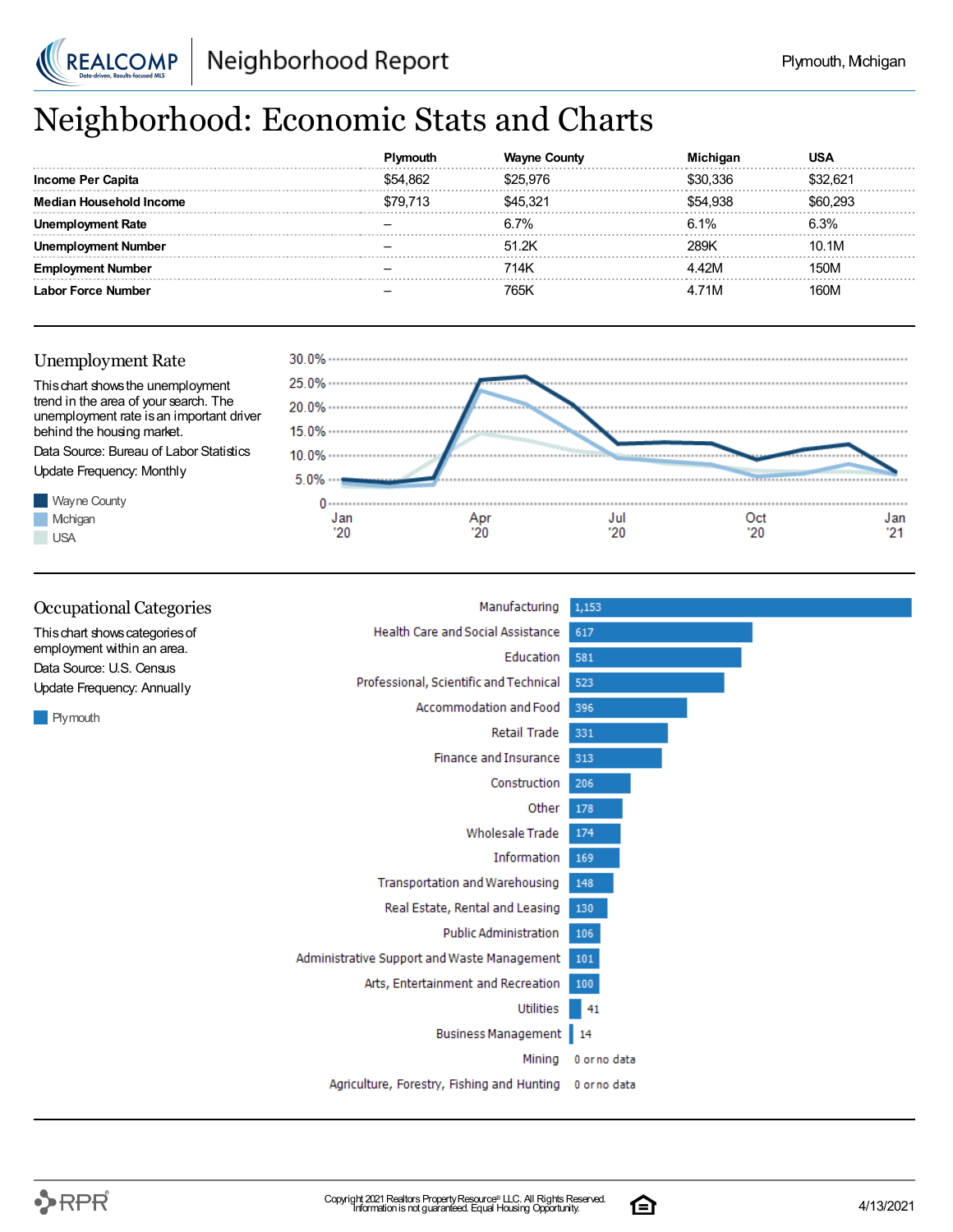

## Neighborhood: Quality of Life Stats and Charts

Quality of Life in 48170

|                                                         |       | <b>Wayne Count</b> |       |    |
|---------------------------------------------------------|-------|--------------------|-------|----|
| Elevation (in feet)                                     | 1.730 | L731               | 1.782 |    |
| Annual Rainfall (in inches)                             | 35.01 | 35.01              | 33 27 |    |
| <b>Annual Snowfall (in inches)</b>                      | 42.05 | 35.66              | 60.38 |    |
| Days of Full Sun (per year)                             | 67    | 67                 | 69    |    |
| Travel Time to Work (in minutes)                        |       | 25                 | 24    | דר |
| <b>Water Quality - Health Violations</b>                |       |                    |       |    |
| <b>Water Quality - Monitoring and Report Violations</b> |       | 2.72               |       |    |
| <b>Superfund Sites</b>                                  |       |                    | ۹R    |    |
| <b>Brownfield Sites</b>                                 |       |                    |       |    |

| Average Commute Time                                                                                     | $<$ 15 Minutes 28.5% |  |
|----------------------------------------------------------------------------------------------------------|----------------------|--|
| This chart shows average commute times<br>to work, in minutes, by percentage of an<br>area's population. | 15-30 Minutes 30.0%  |  |
|                                                                                                          | 30-45 Minutes 30.1%  |  |
| Data Source: U.S. Census                                                                                 | 45-60 Minutes 7.7%   |  |
| Update Frequency: Annually                                                                               | $>1$ Hour 3.7%       |  |
|                                                                                                          |                      |  |

**Plymouth** 

| How People Get to Work                                                           | Drove Alone/Carpool/Motorcycle 4,435 |     |
|----------------------------------------------------------------------------------|--------------------------------------|-----|
| This chart shows the types of                                                    | Work at Home 340                     |     |
| transportation that residents of the area<br>you searched use for their commute. | Walk                                 | 140 |
| Data Source: U.S. Census                                                         | Public Transit   8                   |     |
| Update Frequency: Annually                                                       | Bicycle 0                            |     |
|                                                                                  |                                      |     |

| <b>Average Monthly</b>                      | Avg. January Min. Temp 20 |  |  |
|---------------------------------------------|---------------------------|--|--|
| Temperature                                 | Avg. January Max. Temp 32 |  |  |
| This chart shows average temperatures in    | Avg. July Min. Temp 65    |  |  |
| the area you searched.<br>Data Source: NOAA | Avg. July Max. Temp 85    |  |  |
| Update Frequency: Annually                  |                           |  |  |